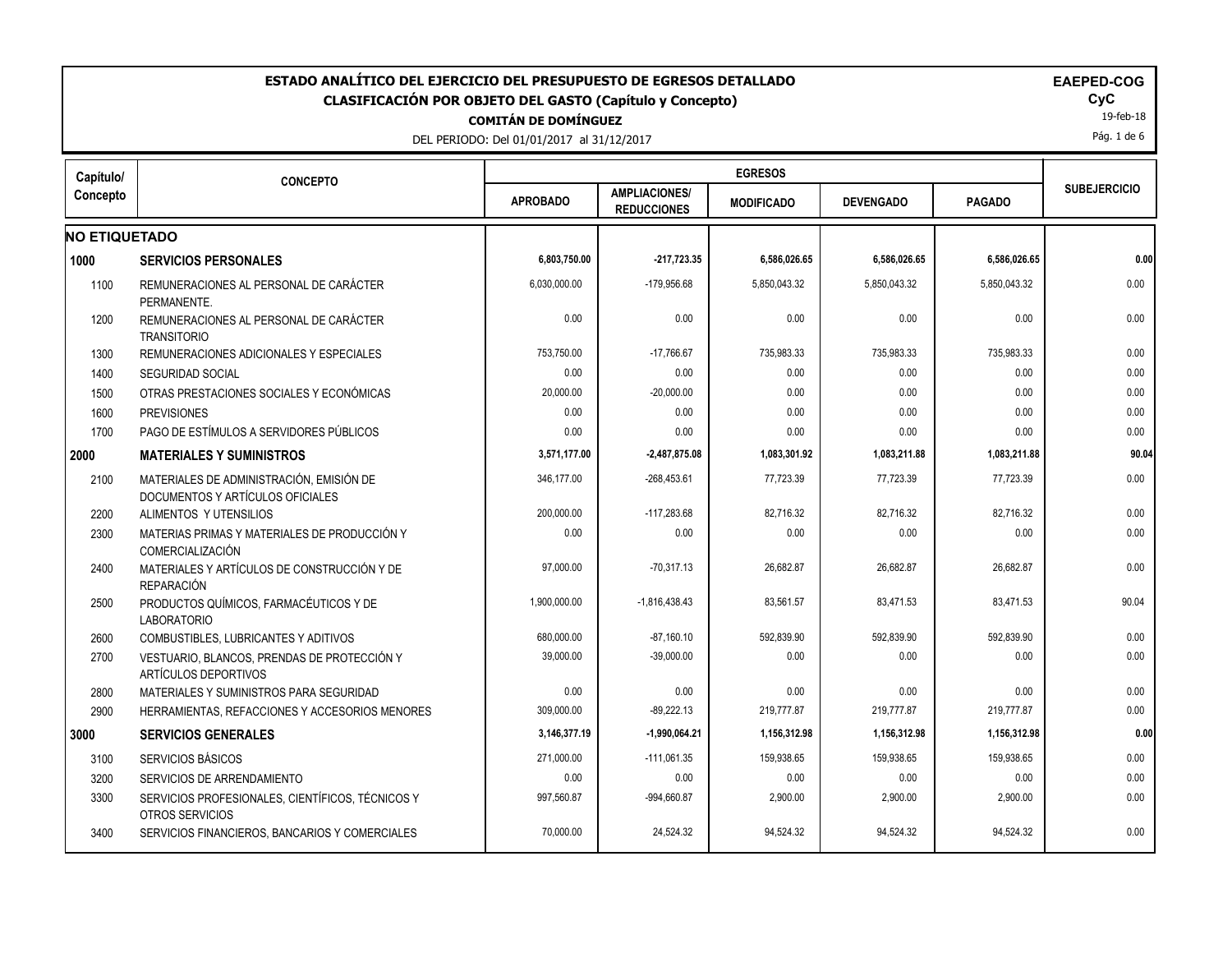DEL PERIODO: Del 01/01/2017 al 31/12/2017

| <b>EAEPED-C(</b> |
|------------------|
|                  |

19-feb-18

Pág. 2 de 6

| Capítulo/ | <b>CONCEPTO</b>                                                       |                 |                                            |                   |                  |               |                     |
|-----------|-----------------------------------------------------------------------|-----------------|--------------------------------------------|-------------------|------------------|---------------|---------------------|
| Concepto  |                                                                       | <b>APROBADO</b> | <b>AMPLIACIONES/</b><br><b>REDUCCIONES</b> | <b>MODIFICADO</b> | <b>DEVENGADO</b> | <b>PAGADO</b> | <b>SUBEJERCICIO</b> |
| 3500      | SERVICIOS DE INSTALACIÓN, REPARACIÓN,<br>MANTENIMIENTO Y CONSERVACIÓN | 465,000.00      | -394,882.06                                | 70,117.94         | 70,117.94        | 70,117.94     | 0.00                |
| 3600      | SERVICIOS DE COMUNICACIÓN SOCIAL Y PUBLICIDAD                         | 164,000.00      | $-99,000.00$                               | 65,000.00         | 65,000.00        | 65,000.00     | 0.00                |
| 3700      | SERVICIOS DE TRASLADO Y VIÁTICOS                                      | 638,816.32      | $-530,416.12$                              | 108,400.20        | 108,400.20       | 108,400.20    | 0.00                |
| 3800      | <b>SERVICIOS OFICIALES</b>                                            | 500,000.00      | 151,775.87                                 | 651,775.87        | 651,775.87       | 651,775.87    | 0.00                |
| 3900      | OTROS SERVICIOS GENERALES                                             | 40,000.00       | $-36,344.00$                               | 3,656.00          | 3,656.00         | 3,656.00      | 0.00                |
| 4000      | <b>TRANSFERENCIAS, ASIGNACIONES, SUBSIDIOS Y OTRAS AYI</b>            | 3,780,740.90    | 366,866.01                                 | 4,147,606.91      | 4,134,005.54     | 4,134,005.54  | 13,601.37           |
| 4100      | TRANSFERENCIAS INTERNAS Y ASIGNACIONES AL SECTOR<br>PÚBLICO           | 0.00            | 0.00                                       | 0.00              | 0.00             | 0.00          | 0.00                |
| 4200      | TRANSFERENCIAS AL RESTO DEL SECTOR PÚBLICO                            | 0.00            | 0.00                                       | 0.00              | 0.00             | 0.00          | 0.00                |
| 4300      | <b>SUBSIDIOS Y SUBVENCIONES</b>                                       | 0.00            | 0.00                                       | 0.00              | 0.00             | 0.00          | 0.00                |
| 4400      | AYUDAS SOCIALES                                                       | 3,780,740.90    | 366,866.01                                 | 4,147,606.91      | 4,134,005.54     | 4,134,005.54  | 13,601.37           |
| 4500      | PENSIONES Y JUBILACIONES                                              | 0.00            | 0.00                                       | 0.00              | 0.00             | 0.00          | 0.00                |
| 4600      | TRANSFERENCIAS A FIDEICOMISOS, MANDATOS Y OTROS<br>ANÁLOGOS           | 0.00            | 0.00                                       | 0.00              | 0.00             | 0.00          | 0.00                |
| 4700      | TRANSFERENCIAS A LA SEGURIDAD SOCIAL                                  | 0.00            | 0.00                                       | 0.00              | 0.00             | 0.00          | 0.00                |
| 4800      | <b>DONATIVOS</b>                                                      | 0.00            | 0.00                                       | 0.00              | 0.00             | 0.00          | 0.00                |
| 4900      | <b>TRANSFERENCIAS AL EXTERIOR</b>                                     | 0.00            | 0.00                                       | 0.00              | 0.00             | 0.00          | 0.00                |
| 5000      | <b>BIENES MUEBLES, INMUEBLES E INTANGIBLES</b>                        | 0.00            | 0.00                                       | 0.00              | 0.00             | 0.00          | 0.00                |
| 5100      | MOBILIARIO Y EQUIPO DE ADMINISTRACIÓN                                 | 0.00            | 0.00                                       | 0.00              | 0.00             | 0.00          | 0.00                |
| 5200      | MOBILIARIO Y EQUIPO EDUCACIONAL Y RECREATIVO                          | 0.00            | 0.00                                       | 0.00              | 0.00             | 0.00          | 0.00                |
| 5300      | EQUIPO E INSTRUMENTAL MÉDICO Y DE LABORATORIO                         | 0.00            | 0.00                                       | 0.00              | 0.00             | 0.00          | 0.00                |
| 5400      | VEHÍCULOS Y EQUIPO DE TRANSPORTE                                      | 0.00            | 0.00                                       | 0.00              | 0.00             | 0.00          | 0.00                |
| 5500      | EQUIPO DE DEFENSA Y SEGURIDAD                                         | 0.00            | 0.00                                       | 0.00              | 0.00             | 0.00          | 0.00                |
| 5600      | MAQUINARIA, OTROS EQUIPOS Y HERRAMIENTAS                              | 0.00            | 0.00                                       | 0.00              | 0.00             | 0.00          | 0.00                |
| 5700      | ACTIVOS BIOLÓGICOS                                                    | 0.00            | 0.00                                       | 0.00              | 0.00             | 0.00          | 0.00                |
| 5800      | <b>BIENES INMUEBLES</b>                                               | 0.00            | 0.00                                       | 0.00              | 0.00             | 0.00          | 0.00                |
| 5900      | <b>ACTIVOS INTANGIBLES</b>                                            | 0.00            | 0.00                                       | 0.00              | 0.00             | 0.00          | 0.00                |
| 6000      | <b>INVERSIÓN PÚBLICA</b>                                              | 0.00            | 0.00                                       | 0.00              | 0.00             | 0.00          | 0.00                |
| 6100      | OBRA PÚBLICA EN BIENES DE DOMINIO PÚBLICO                             | 0.00            | 0.00                                       | 0.00              | 0.00             | 0.00          | 0.00                |
| 6200      | OBRA PÚBLICA EN BIENES DE DOMINIO PROPIO                              | 0.00            | 0.00                                       | 0.00              | 0.00             | 0.00          | 0.00                |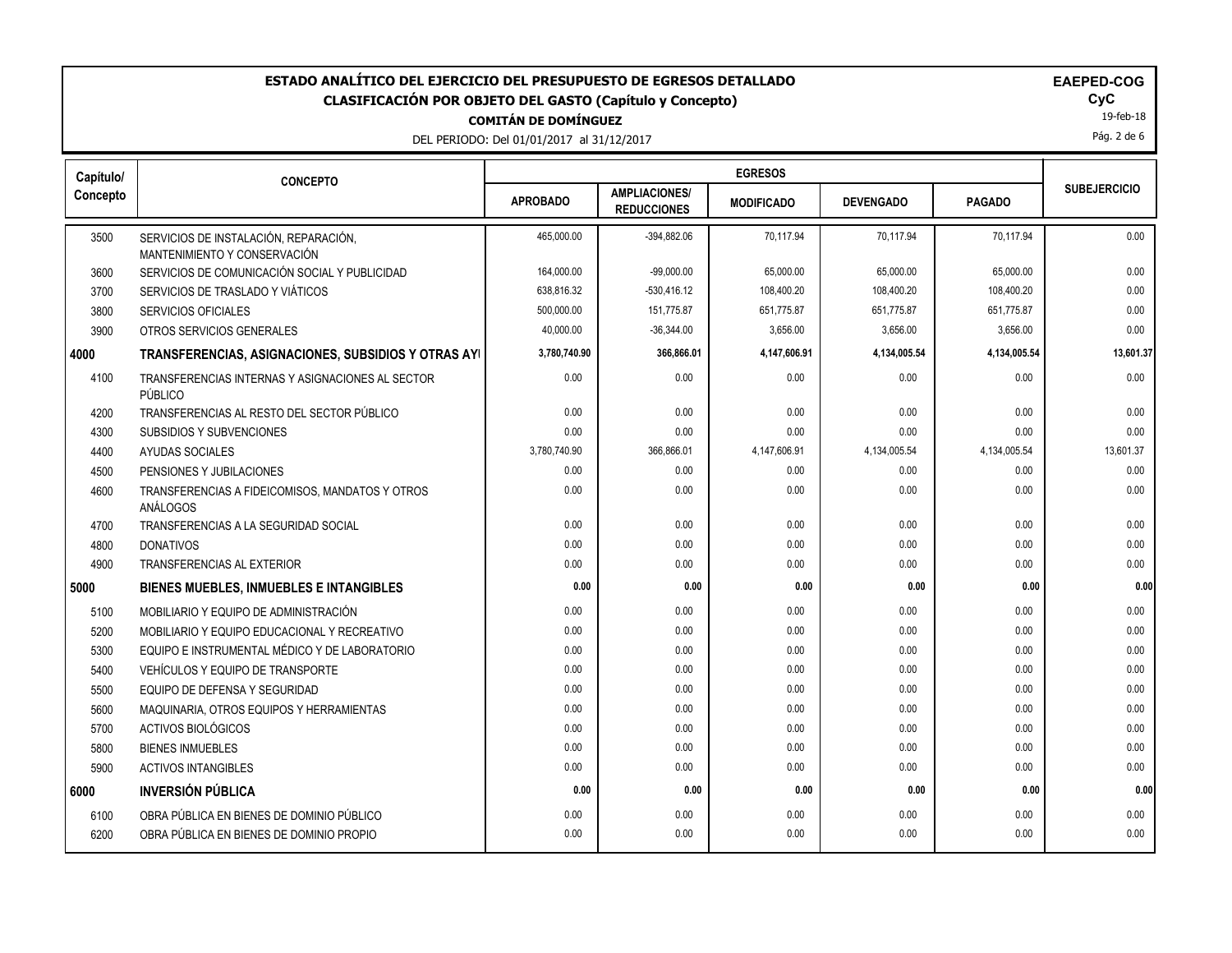DEL PERIODO: Del 01/01/2017 al 31/12/2017

19-feb-18

Pág. 3 de 6

| Capítulo/         | <b>CONCEPTO</b>                                                         |                 |                                            | <b>EGRESOS</b>    |                  |               |                     |
|-------------------|-------------------------------------------------------------------------|-----------------|--------------------------------------------|-------------------|------------------|---------------|---------------------|
| Concepto          |                                                                         | <b>APROBADO</b> | <b>AMPLIACIONES/</b><br><b>REDUCCIONES</b> | <b>MODIFICADO</b> | <b>DEVENGADO</b> | <b>PAGADO</b> | <b>SUBEJERCICIO</b> |
| 6300              | PROYECTOS PRODUCTIVOS Y ACCIONES DE FOMENTO                             | 0.00            | 0.00                                       | 0.00              | 0.00             | 0.00          | 0.00                |
| 7000              | <b>INVERSIONES FINANCIERAS Y OTRAS PROVISIONES</b>                      | 0.00            | 0.00                                       | 0.00              | 0.00             | 0.00          | 0.00                |
| 7100              | INVERSIONES PARA EL FOMENTO DE ACTIVIDADES<br><b>PRODUCTIVAS</b>        | 0.00            | 0.00                                       | 0.00              | 0.00             | 0.00          | 0.00                |
| 7200              | ACCIONES Y PARTICIPACIONES DE CAPITAL                                   | 0.00            | 0.00                                       | 0.00              | 0.00             | 0.00          | 0.00                |
| 7300              | COMPRA DE TÍTULOS Y VALORES                                             | 0.00            | 0.00                                       | 0.00              | 0.00             | 0.00          | 0.00                |
| 7400              | CONCESIÓN DE PRÉSTAMOS                                                  | 0.00            | 0.00                                       | 0.00              | 0.00             | 0.00          | 0.00                |
| 7500              | INVERSIONES EN FIDEICOMISOS, MANDATOS Y OTROS<br>ANÁLOGOS               | 0.00            | 0.00                                       | 0.00              | 0.00             | 0.00          | 0.00                |
| 7600              | OTRAS INVERSIONES FINANCIERAS                                           | 0.00            | 0.00                                       | 0.00              | 0.00             | 0.00          | 0.00                |
| 7900              | PROVISIONES PARA CONTINGENCIAS Y OTRAS<br><b>EROGACIONES ESPECIALES</b> | 0.00            | 0.00                                       | 0.00              | 0.00             | 0.00          | 0.00                |
| 8000              | <b>PARTICIPACIONES Y APORTACIONES</b>                                   | 0.00            | 0.00                                       | 0.00              | 0.00             | 0.00          | 0.00                |
| 8100              | <b>PARTICIPACIONES</b>                                                  | 0.00            | 0.00                                       | 0.00              | 0.00             | 0.00          | 0.00                |
| 8300              | <b>APORTACIONES</b>                                                     | 0.00            | 0.00                                       | 0.00              | 0.00             | 0.00          | 0.00                |
| 8500              | CONVENIOS                                                               | 0.00            | 0.00                                       | 0.00              | 0.00             | 0.00          | 0.00                |
| 9000              | <b>DEUDA PÚBLICA</b>                                                    | 0.00            | 0.00                                       | 0.00              | 0.00             | 0.00          | 0.00                |
| 9100              | AMORTIZACIÓN DE LA DEUDA PÚBLICA                                        | 0.00            | 0.00                                       | 0.00              | 0.00             | 0.00          | 0.00                |
| 9200              | INTERESES DE LA DEUDA PÚBLICA                                           | 0.00            | 0.00                                       | 0.00              | 0.00             | 0.00          | 0.00                |
| 9300              | COMISIONES DE LA DEUDA PÚBLICA                                          | 0.00            | 0.00                                       | 0.00              | 0.00             | 0.00          | 0.00                |
| 9400              | GASTOS DE LA DEUDA PÚBLICA                                              | 0.00            | 0.00                                       | 0.00              | 0.00             | 0.00          | 0.00                |
| 9500              | <b>COSTO POR COBERTURAS</b>                                             | 0.00            | 0.00                                       | 0.00              | 0.00             | 0.00          | 0.00                |
| 9600              | APOYOS FINANCIEROS                                                      | 0.00            | 0.00                                       | 0.00              | 0.00             | 0.00          | 0.00                |
| 9900              | ADEUDOS DE EJERCICIOS FISCALES ANTERIORES<br>(ADEFAS)                   | 0.00            | 0.00                                       | 0.00              | 0.00             | 0.00          | 0.00                |
| <b>ETIQUETADO</b> |                                                                         |                 |                                            |                   |                  |               |                     |
| 1000              | <b>SERVICIOS PERSONALES</b>                                             | 0.00            | 0.00                                       | 0.00              | 0.00             | 0.00          | 0.00                |
| 1100              | REMUNERACIONES AL PERSONAL DE CARÁCTER<br>PERMANENTE.                   | 0.00            | 0.00                                       | 0.00              | 0.00             | 0.00          | 0.00                |
|                   |                                                                         |                 |                                            |                   |                  |               |                     |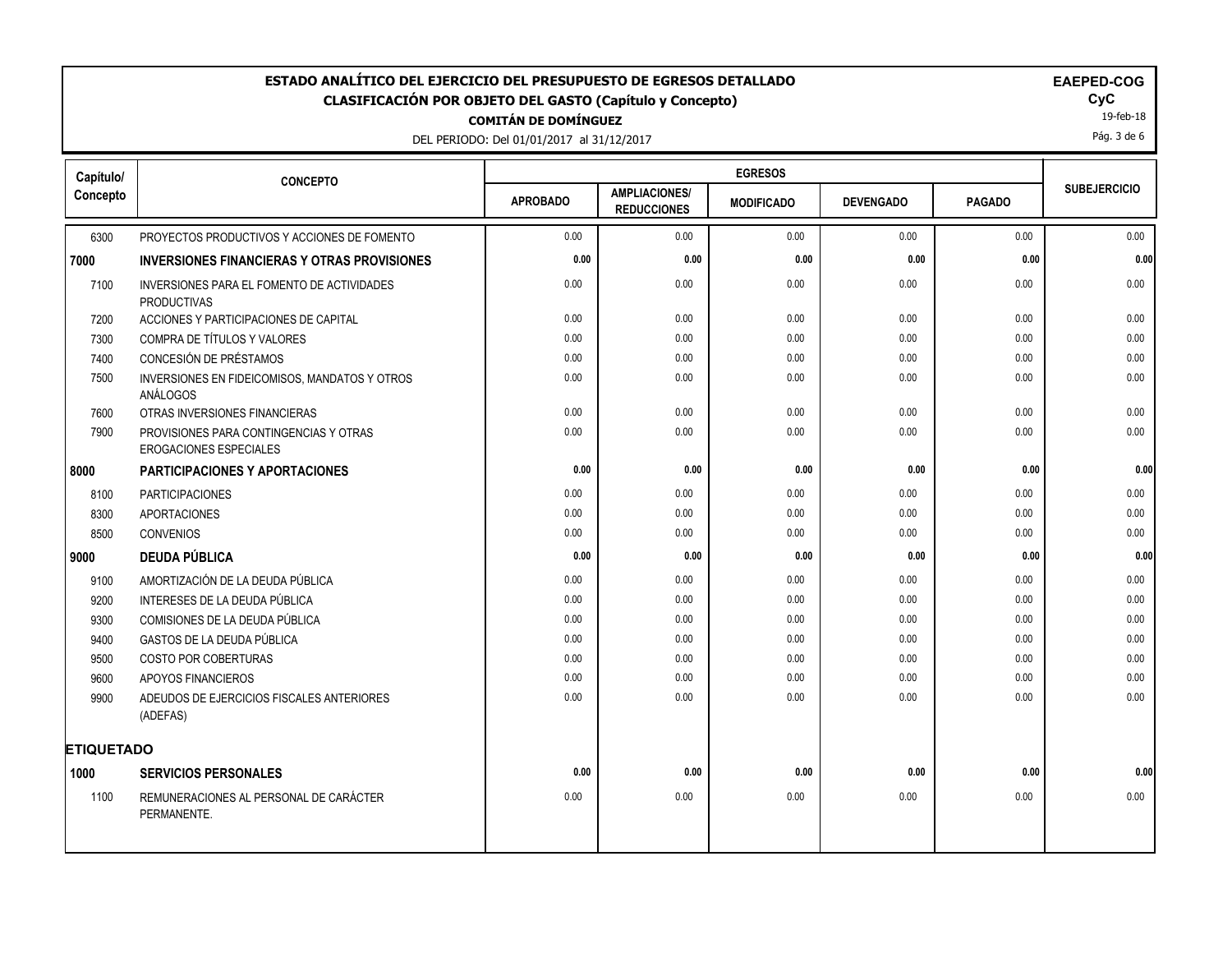DEL PERIODO: Del 01/01/2017 al 31/12/2017

|  | EAEI |
|--|------|
|  |      |

19-feb-18

Pág. 4 de 6

| Capítulo/ | <b>CONCEPTO</b>                                                              |                 |                                            |                   |                  |               |                     |  |
|-----------|------------------------------------------------------------------------------|-----------------|--------------------------------------------|-------------------|------------------|---------------|---------------------|--|
| Concepto  |                                                                              | <b>APROBADO</b> | <b>AMPLIACIONES/</b><br><b>REDUCCIONES</b> | <b>MODIFICADO</b> | <b>DEVENGADO</b> | <b>PAGADO</b> | <b>SUBEJERCICIO</b> |  |
| 1200      | REMUNERACIONES AL PERSONAL DE CARÁCTER                                       | 0.00            | 0.00                                       | 0.00              | 0.00             | 0.00          | 0.00                |  |
| 1300      | <b>TRANSITORIO</b><br>REMUNERACIONES ADICIONALES Y ESPECIALES                | 0.00            | 0.00                                       | 0.00              | 0.00             | 0.00          | 0.00                |  |
| 1400      | <b>SEGURIDAD SOCIAL</b>                                                      | 0.00            | 0.00                                       | 0.00              | 0.00             | 0.00          | 0.00                |  |
| 1500      | OTRAS PRESTACIONES SOCIALES Y ECONÓMICAS                                     | 0.00            | 0.00                                       | 0.00              | 0.00             | 0.00          | 0.00                |  |
| 1600      | <b>PREVISIONES</b>                                                           | 0.00            | 0.00                                       | 0.00              | 0.00             | 0.00          | 0.00                |  |
| 1700      | PAGO DE ESTÍMULOS A SERVIDORES PÚBLICOS                                      | 0.00            | 0.00                                       | 0.00              | 0.00             | 0.00          | 0.00                |  |
| 2000      | <b>MATERIALES Y SUMINISTROS</b>                                              | 0.00            | 0.00                                       | 0.00              | 0.00             | 0.00          | 0.00                |  |
| 2100      | MATERIALES DE ADMINISTRACIÓN, EMISIÓN DE<br>DOCUMENTOS Y ARTÍCULOS OFICIALES | 0.00            | 0.00                                       | 0.00              | 0.00             | 0.00          | 0.00                |  |
| 2200      | ALIMENTOS Y UTENSILIOS                                                       | 0.00            | 0.00                                       | 0.00              | 0.00             | 0.00          | 0.00                |  |
| 2300      | MATERIAS PRIMAS Y MATERIALES DE PRODUCCIÓN Y<br>COMERCIALIZACIÓN             | 0.00            | 0.00                                       | 0.00              | 0.00             | 0.00          | 0.00                |  |
| 2400      | MATERIALES Y ARTÍCULOS DE CONSTRUCCIÓN Y DE<br><b>REPARACIÓN</b>             | 0.00            | 0.00                                       | 0.00              | 0.00             | 0.00          | 0.00                |  |
| 2500      | PRODUCTOS QUÍMICOS, FARMACÉUTICOS Y DE<br><b>LABORATORIO</b>                 | 0.00            | 0.00                                       | 0.00              | 0.00             | 0.00          | 0.00                |  |
| 2600      | COMBUSTIBLES, LUBRICANTES Y ADITIVOS                                         | 0.00            | 0.00                                       | 0.00              | 0.00             | 0.00          | 0.00                |  |
| 2700      | VESTUARIO, BLANCOS, PRENDAS DE PROTECCIÓN Y<br>ARTÍCULOS DEPORTIVOS          | 0.00            | 0.00                                       | 0.00              | 0.00             | 0.00          | 0.00                |  |
| 2800      | MATERIALES Y SUMINISTROS PARA SEGURIDAD                                      | 0.00            | 0.00                                       | 0.00              | 0.00             | 0.00          | 0.00                |  |
| 2900      | HERRAMIENTAS, REFACCIONES Y ACCESORIOS MENORES                               | 0.00            | 0.00                                       | 0.00              | 0.00             | 0.00          | 0.00                |  |
| 3000      | <b>SERVICIOS GENERALES</b>                                                   | 0.00            | 0.00                                       | 0.00              | 0.00             | 0.00          | 0.00                |  |
| 3100      | SERVICIOS BÁSICOS                                                            | 0.00            | 0.00                                       | 0.00              | 0.00             | 0.00          | 0.00                |  |
| 3200      | SERVICIOS DE ARRENDAMIENTO                                                   | 0.00            | 0.00                                       | 0.00              | 0.00             | 0.00          | 0.00                |  |
| 3300      | SERVICIOS PROFESIONALES, CIENTÍFICOS, TÉCNICOS Y<br><b>OTROS SERVICIOS</b>   | 0.00            | 0.00                                       | 0.00              | 0.00             | 0.00          | 0.00                |  |
| 3400      | SERVICIOS FINANCIEROS, BANCARIOS Y COMERCIALES                               | 0.00            | 0.00                                       | 0.00              | 0.00             | 0.00          | 0.00                |  |
| 3500      | SERVICIOS DE INSTALACIÓN, REPARACIÓN,<br>MANTENIMIENTO Y CONSERVACIÓN        | 0.00            | 0.00                                       | 0.00              | 0.00             | 0.00          | 0.00                |  |
| 3600      | SERVICIOS DE COMUNICACIÓN SOCIAL Y PUBLICIDAD                                | 0.00            | 0.00                                       | 0.00              | 0.00             | 0.00          | 0.00                |  |
| 3700      | SERVICIOS DE TRASLADO Y VIÁTICOS                                             | 0.00            | 0.00                                       | 0.00              | 0.00             | 0.00          | 0.00                |  |
| 3800      | <b>SERVICIOS OFICIALES</b>                                                   | 0.00            | 0.00                                       | 0.00              | 0.00             | 0.00          | 0.00                |  |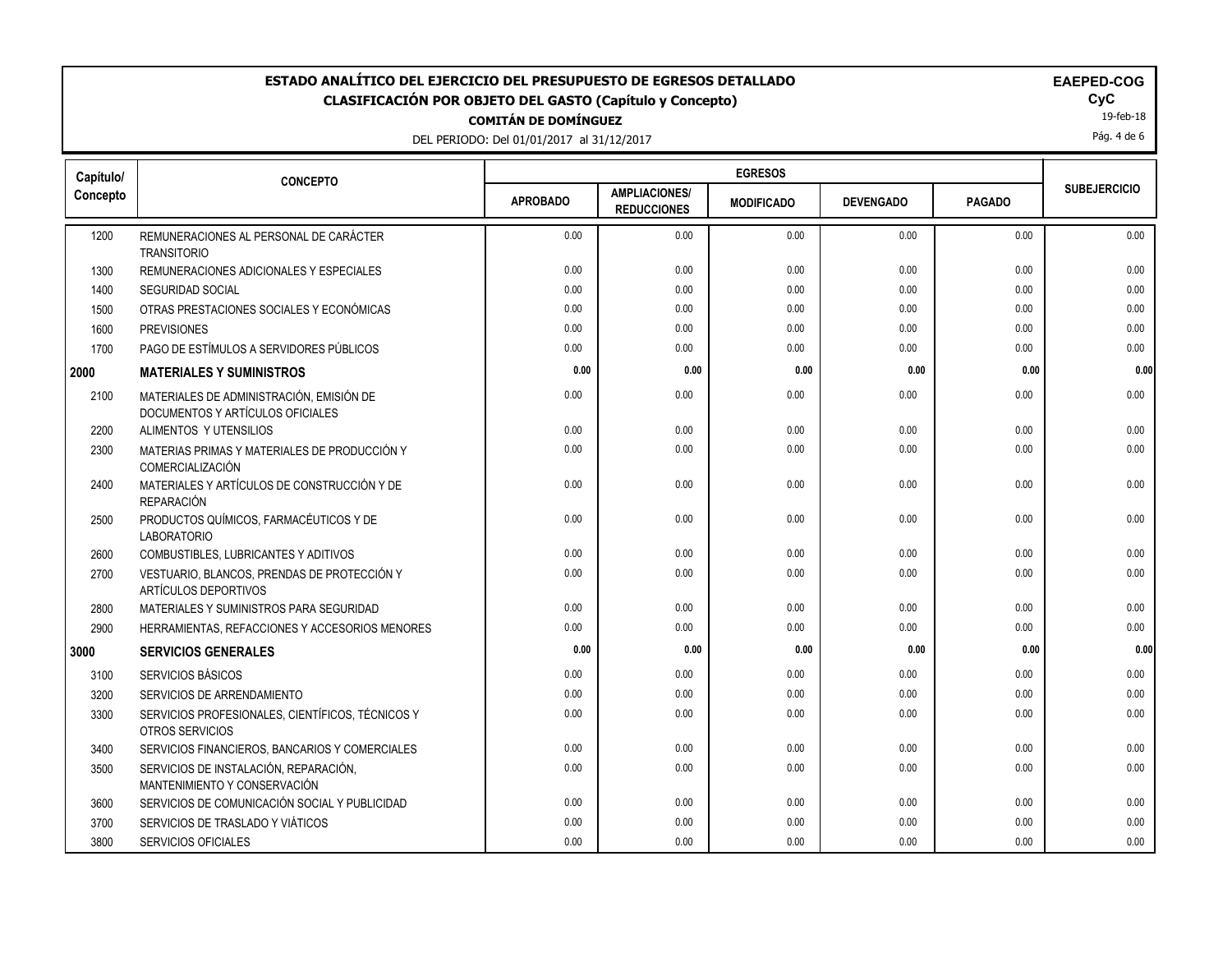DEL PERIODO: Del 01/01/2017 al 31/12/2017

| Capítulo/ | <b>CONCEPTO</b>                                                  |                 |                                            |                   |                  |               |                     |
|-----------|------------------------------------------------------------------|-----------------|--------------------------------------------|-------------------|------------------|---------------|---------------------|
| Concepto  |                                                                  | <b>APROBADO</b> | <b>AMPLIACIONES/</b><br><b>REDUCCIONES</b> | <b>MODIFICADO</b> | <b>DEVENGADO</b> | <b>PAGADO</b> | <b>SUBEJERCICIO</b> |
| 3900      | OTROS SERVICIOS GENERALES                                        | 0.00            | 0.00                                       | 0.00              | 0.00             | 0.00          | 0.00                |
| 4000      | TRANSFERENCIAS, ASIGNACIONES, SUBSIDIOS Y OTRAS AYI              | 0.00            | 0.00                                       | 0.00              | 0.00             | 0.00          | 0.00                |
| 4100      | TRANSFERENCIAS INTERNAS Y ASIGNACIONES AL SECTOR<br>PÚBLICO      | 0.00            | 0.00                                       | 0.00              | 0.00             | 0.00          | 0.00                |
| 4200      | TRANSFERENCIAS AL RESTO DEL SECTOR PÚBLICO                       | 0.00            | 0.00                                       | 0.00              | 0.00             | 0.00          | 0.00                |
| 4300      | SUBSIDIOS Y SUBVENCIONES                                         | 0.00            | 0.00                                       | 0.00              | 0.00             | 0.00          | 0.00                |
| 4400      | AYUDAS SOCIALES                                                  | 0.00            | 0.00                                       | 0.00              | 0.00             | 0.00          | 0.00                |
| 4500      | PENSIONES Y JUBILACIONES                                         | 0.00            | 0.00                                       | 0.00              | 0.00             | 0.00          | 0.00                |
| 4600      | TRANSFERENCIAS A FIDEICOMISOS, MANDATOS Y OTROS<br>ANÁLOGOS      | 0.00            | 0.00                                       | 0.00              | 0.00             | 0.00          | 0.00                |
| 4700      | TRANSFERENCIAS A LA SEGURIDAD SOCIAL                             | 0.00            | 0.00                                       | 0.00              | 0.00             | 0.00          | 0.00                |
| 4800      | <b>DONATIVOS</b>                                                 | 0.00            | 0.00                                       | 0.00              | 0.00             | 0.00          | 0.00                |
| 4900      | TRANSFERENCIAS AL EXTERIOR                                       | 0.00            | 0.00                                       | 0.00              | 0.00             | 0.00          | 0.00                |
| 5000      | <b>BIENES MUEBLES, INMUEBLES E INTANGIBLES</b>                   | 0.00            | 0.00                                       | 0.00              | 0.00             | 0.00          | 0.00                |
| 5100      | MOBILIARIO Y EQUIPO DE ADMINISTRACIÓN                            | 0.00            | 0.00                                       | 0.00              | 0.00             | 0.00          | 0.00                |
| 5200      | MOBILIARIO Y EQUIPO EDUCACIONAL Y RECREATIVO                     | 0.00            | 0.00                                       | 0.00              | 0.00             | 0.00          | 0.00                |
| 5300      | EQUIPO E INSTRUMENTAL MÉDICO Y DE LABORATORIO                    | 0.00            | 0.00                                       | 0.00              | 0.00             | 0.00          | 0.00                |
| 5400      | VEHÍCULOS Y EQUIPO DE TRANSPORTE                                 | 0.00            | 0.00                                       | 0.00              | 0.00             | 0.00          | 0.00                |
| 5500      | EQUIPO DE DEFENSA Y SEGURIDAD                                    | 0.00            | 0.00                                       | 0.00              | 0.00             | 0.00          | 0.00                |
| 5600      | MAQUINARIA, OTROS EQUIPOS Y HERRAMIENTAS                         | 0.00            | 0.00                                       | 0.00              | 0.00             | 0.00          | 0.00                |
| 5700      | <b>ACTIVOS BIOLÓGICOS</b>                                        | 0.00            | 0.00                                       | 0.00              | 0.00             | 0.00          | 0.00                |
| 5800      | <b>BIENES INMUEBLES</b>                                          | 0.00            | 0.00                                       | 0.00              | 0.00             | 0.00          | 0.00                |
| 5900      | <b>ACTIVOS INTANGIBLES</b>                                       | 0.00            | 0.00                                       | 0.00              | 0.00             | 0.00          | 0.00                |
| 6000      | <b>INVERSIÓN PÚBLICA</b>                                         | 0.00            | 0.00                                       | 0.00              | 0.00             | 0.00          | 0.00                |
| 6100      | OBRA PÚBLICA EN BIENES DE DOMINIO PÚBLICO                        | 0.00            | 0.00                                       | 0.00              | 0.00             | 0.00          | 0.00                |
| 6200      | OBRA PÚBLICA EN BIENES DE DOMINIO PROPIO                         | 0.00            | 0.00                                       | 0.00              | 0.00             | 0.00          | 0.00                |
| 6300      | PROYECTOS PRODUCTIVOS Y ACCIONES DE FOMENTO                      | 0.00            | 0.00                                       | 0.00              | 0.00             | 0.00          | 0.00                |
| 7000      | <b>INVERSIONES FINANCIERAS Y OTRAS PROVISIONES</b>               | 0.00            | 0.00                                       | 0.00              | 0.00             | 0.00          | 0.00                |
| 7100      | INVERSIONES PARA EL FOMENTO DE ACTIVIDADES<br><b>PRODUCTIVAS</b> | 0.00            | 0.00                                       | 0.00              | 0.00             | 0.00          | 0.00                |
| 7200      | ACCIONES Y PARTICIPACIONES DE CAPITAL                            | 0.00            | 0.00                                       | 0.00              | 0.00             | 0.00          | 0.00                |

19-feb-18

Pág. 5 de 6